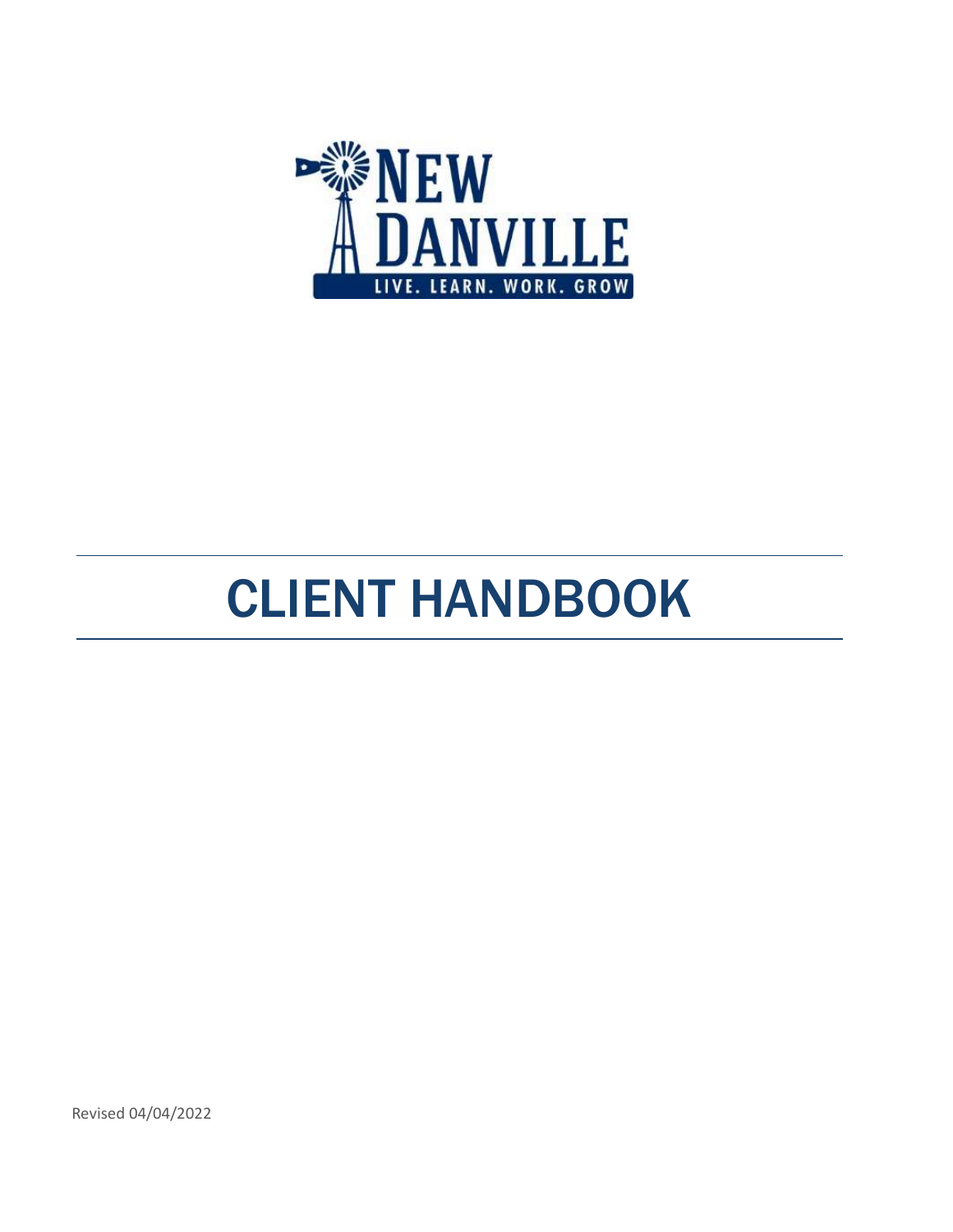## **Contents**

<span id="page-1-0"></span>

| PRIVATE-PAY BILLING FOR DAY / JOBS PROGRAM / TRANSPORTATION SERVICES  5 |
|-------------------------------------------------------------------------|
|                                                                         |
|                                                                         |
|                                                                         |
|                                                                         |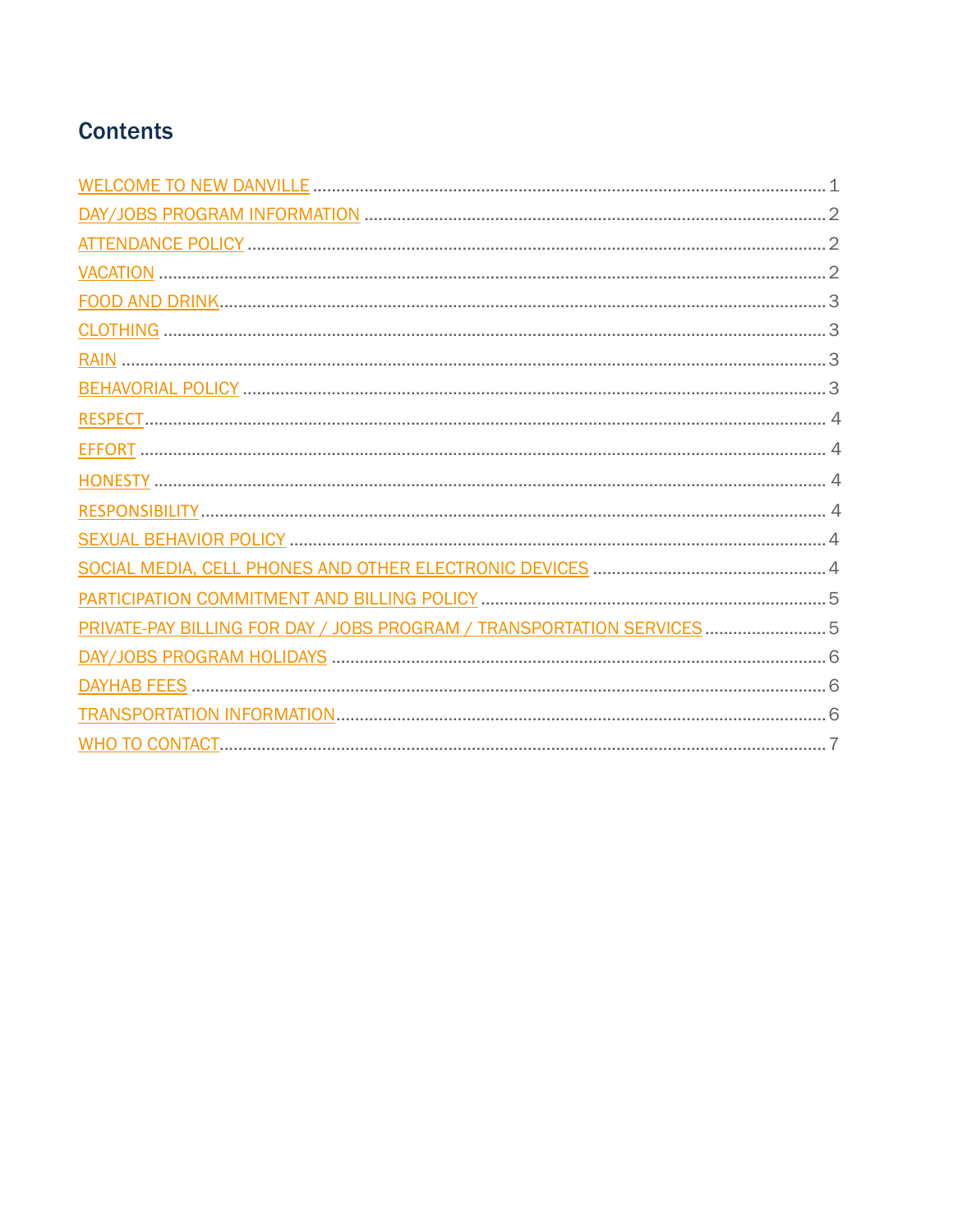## WELCOME TO NEW DANVILLE

Thank you for choosing New Danville. We are proud to be serving you and your circle of support. All of New Danville's current and future services are based on our fundamental beliefs that:

- All people have equal rights.
- All people have strengths and assets.
- It is possible to make a positive difference in the lives of adults with disabilities.
- We listen to the needs of the client and family in designing program options based on personal choices and goals.
- People with disabilities deserve the same opportunity to participate in their community as other people including equal access to transportation, education, jobs, medical care and recreation and housing.
- Engaging in community life have a positive impact on people. By participating in their communities, people with disabilities enrich their lives and that of the community.

Our participants thrive in an environment that is rich in a variety of classes and designed for their individual functioning level.

We have outlined our expectations of our participants attending our Day Habilitation Program in this handbook.

Please contact any staff member listed at the back of the handbook with any questions you may have.

Sincerely,

HA KJUILLE

President and CEO New Danville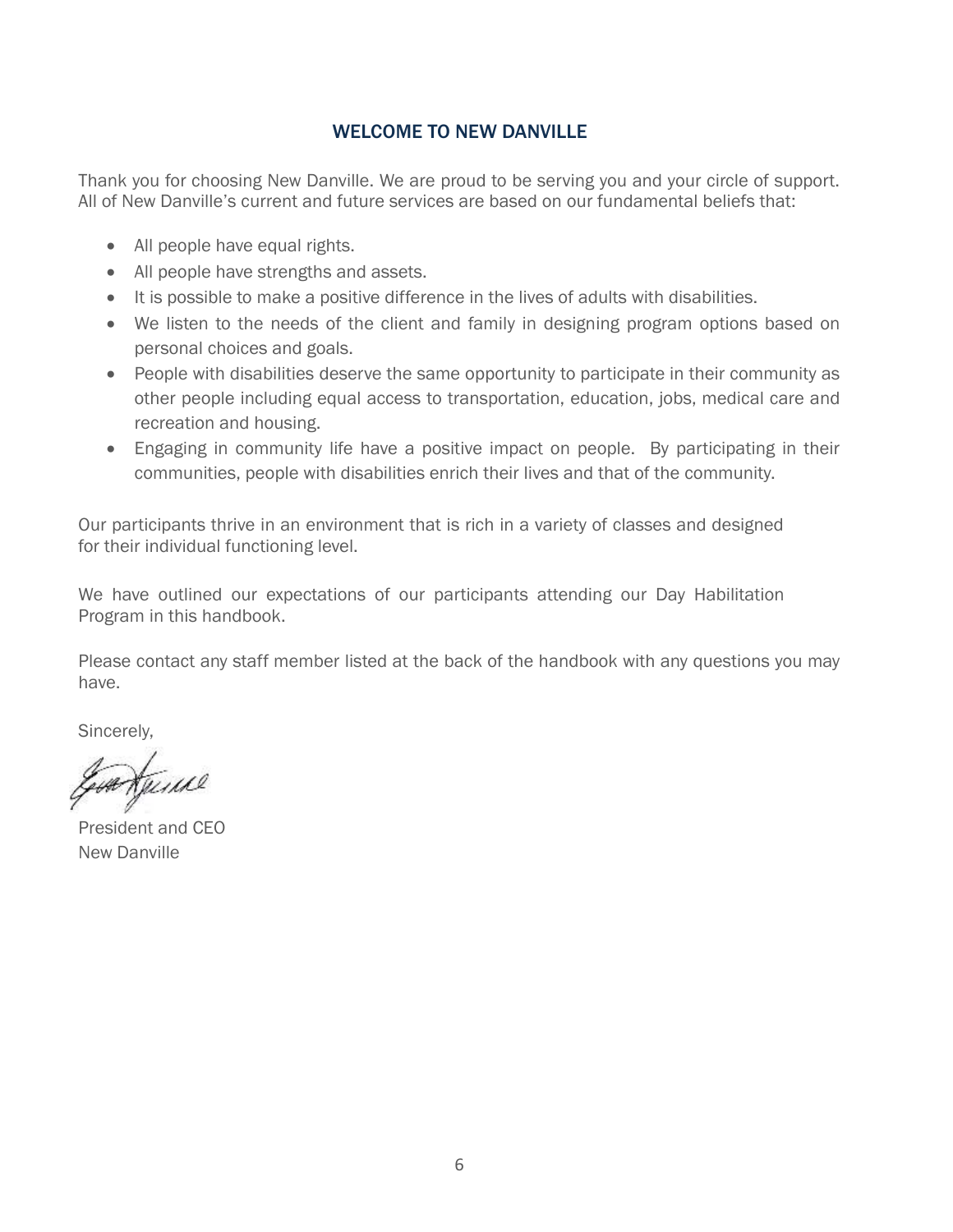## DAY/JOBS PROGRAM INFORMATION

<span id="page-3-1"></span><span id="page-3-0"></span>Day program operates Monday-Friday from 8:00 a.m.-5:00 p.m. except on scheduled holidays.

## ATTENDANCE POLICY

- 1) SCHEDULED DAILY ARRIVAL: Arrival time for Wranglers is between 8 a.m. and 8:45 a.m. This time period allows enough time to arrive, sign-in on the Attendance Log, and put away lunches, coats and other personal belongings before classes start at 9:30 a.m.
- 2) CLASS START TIME: Classes begin promptly at 9:30 a.m. We respectfully request that you do not linger to speak with the staff (unless, of course, it is brief and relevant to the day's scheduled activities).
- 3) CLASS END TIME: The Day Program ends each day at 5 p.m. If you have not picked up your Wrangler by 5 p.m., the Wrangler staff will lock the ETC Building and escort your Wrangler to the Pavilion where he/she will wait for you (or other prearranged transportation).
- 4) COMMUNICATION WITH STAFF: Please do not call staff on their personal cell phones. If you need to get a message to them, you must call Administration at 936-344-6200 and leave a message with the receptionist.
- 5) SPECIAL EVENTS: You will be sent prior notice of Special Events that may be scheduled on your scheduled day. If you would like to attend a specific event that is not one of your scheduled days, you must notify the Program Coordinator for approval.

#### **VACATION**

<span id="page-3-2"></span>New Danville offers clients vacation time to take in a calendar year (January through December) based on the scheduled days of attendances. A client must attend New Danville 6 months before taking any vacation time. All fees are charged in advance each month based upon the client's scheduled days of attendance. These fees are still charged regardless of whether the client attends or not **except** in two cases:

- 1) **EXTENDED LEAVE** We can drop clients from the program during extended absences (30 days or more) and reinstate upon return. Desired classes subject to availability upon return.
- **2) SCHEDULED VACATIONS** –Vacation days must be scheduled by the 25th of the month prior to the month the vacation will be taken (i.e., November vacation should be scheduled no later than October 25th). Vacation requests must be in an email form and sent to: **[attendance@newdanville.org](about:blank)**

**\*Please note, vacation does not apply to clients who have 3rd party providers.**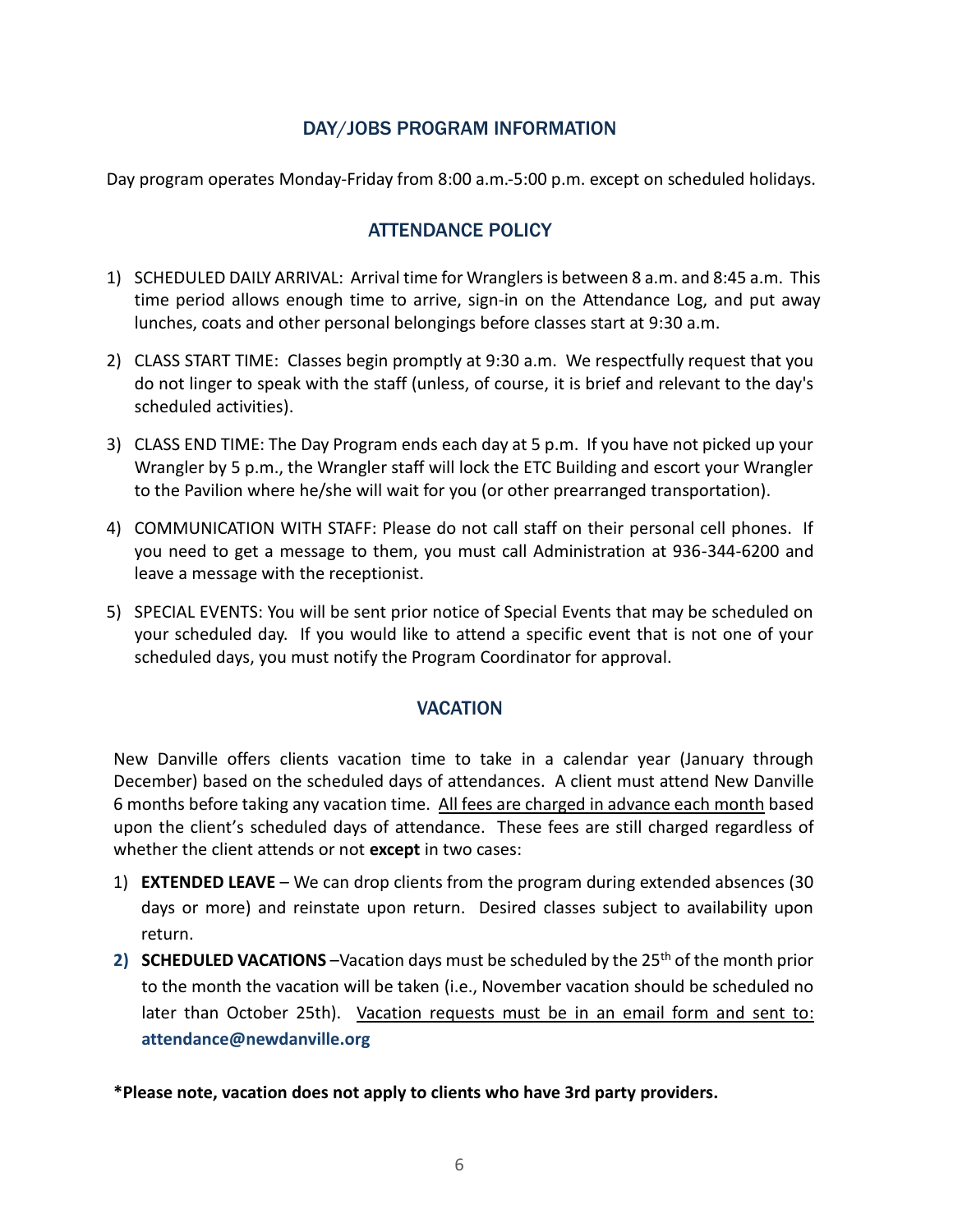#### **Vacation Days Offered by New Danville to Clients**

Attendance 5 days a week = 10 vacation days

Attendance 4 days a week = 8 vacation days

Attendance 3 days a week = 6 vacation days

Attendance 2 days a week = 4 vacation days

<span id="page-4-0"></span>Attendance 1 day a week = 2 vacation days

#### FOOD AND DRINK

- 1. Lunch should be packed in a sack (paper or plastic) or insulated container.
- 2. Use frozen water packs to keep perishable items from spoiling.
- 3. Plenty of bottled water.
- 4. Identify all food and drinks with name.
- 5. Snack Time is offered at lunch with a variety snack and drink items.

## CLOTHING

- <span id="page-4-1"></span>1. Lightweight cotton shirts-no muscle man shirts for men and no low-cut tops for women.
- 2. Shorts (appropriate length; no short-shorts) or comfortable, loose fitting pants.
- 3. Hat or sun visor for outdoor activities.
- 4. Sunglasses.
- 5. Good athletic shoes (for walking in pastures, garden areas and rocky terrain).
- 6. No open toed shoes or sandals.

#### RAIN

- <span id="page-4-2"></span>1. Rain gear such as hooded jackets or water-resistant ponchos
- 2. Umbrella
- 3. Water-proof or rubber boots

(Clients should plan to bring sunscreen and insect repellent)

## BEHAVORIAL POLICY

<span id="page-4-3"></span>It is the responsibility of every client to treat all individuals, including staff, volunteers, coworkers and outside contacts with courtesy, honesty, respect and trust. The following list is expected behaviors by which all wranglers are to abide by.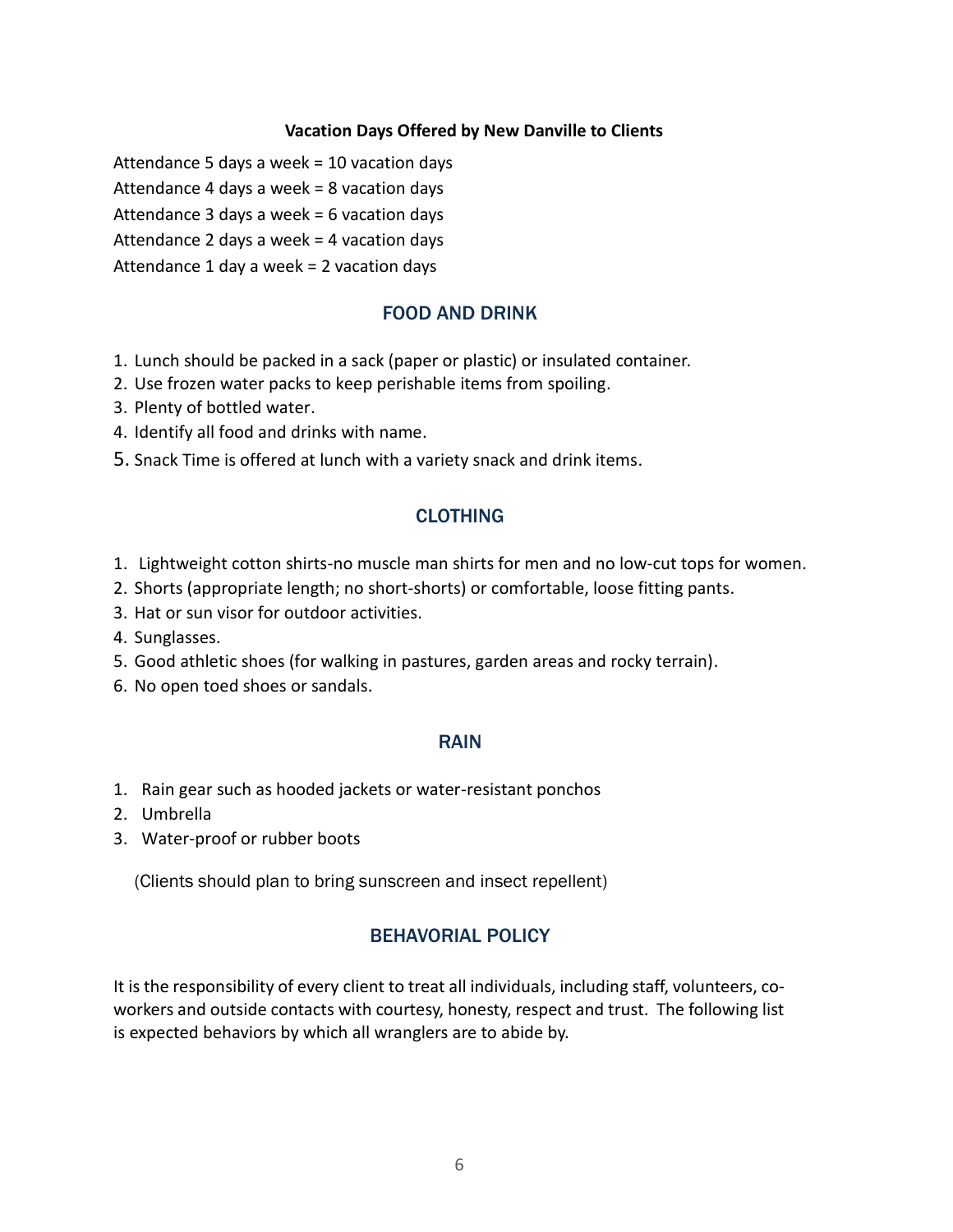#### <span id="page-5-0"></span>RESPECT

- Treating other the way you want to be treated.
- Showing kindness and consideration
- Accepting other for who they are

#### <span id="page-5-1"></span>EFFORT

- Giving your best in everything you choose to do
- Making the most of every opportunity

#### <span id="page-5-2"></span>**HONESTY**

- Being truthful to others
- Being truthful to yourself
- Doing what's right regardless of who's around
- Being someone others can trust

#### <span id="page-5-3"></span>RESPONSIBILITY

- Being in control of your own behavior
- Being trusted with important jobs
- Doing your part when working together

There may be consequences for violating of any of the above behavioral expectations. The consequences may include suspension of privileges, suspension from the program for one week or more and/or termination from the program.

## SEXUAL BEHAVIOR POLICY

<span id="page-5-4"></span>Please be advised that sexual misconduct may result in temporary suspension. Photographing their or other people's body parts and sending to another client is an additional automatic 30-day suspension.

Sexual misconduct is:

- Touching or rubbing thighs, backsides, breasts, genitals…
- Exposing any part of your body that civil society dictates is to be covered up
- <span id="page-5-5"></span>• Photographing your body parts or "sexting".

## SOCIAL MEDIA, CELL PHONES AND OTHER ELECTRONIC DEVICES

Staff is to maintain a professional relationship with all New Danville clients and their families. This includes not sharing their personal information, telephone numbers, email accounts or social media activity. We strongly discourage sending Facebook or other social media friend request.

*Cell phones or any other electronic device will not be allowed during class time. This policy includes transportation to outings to and from New Danville.*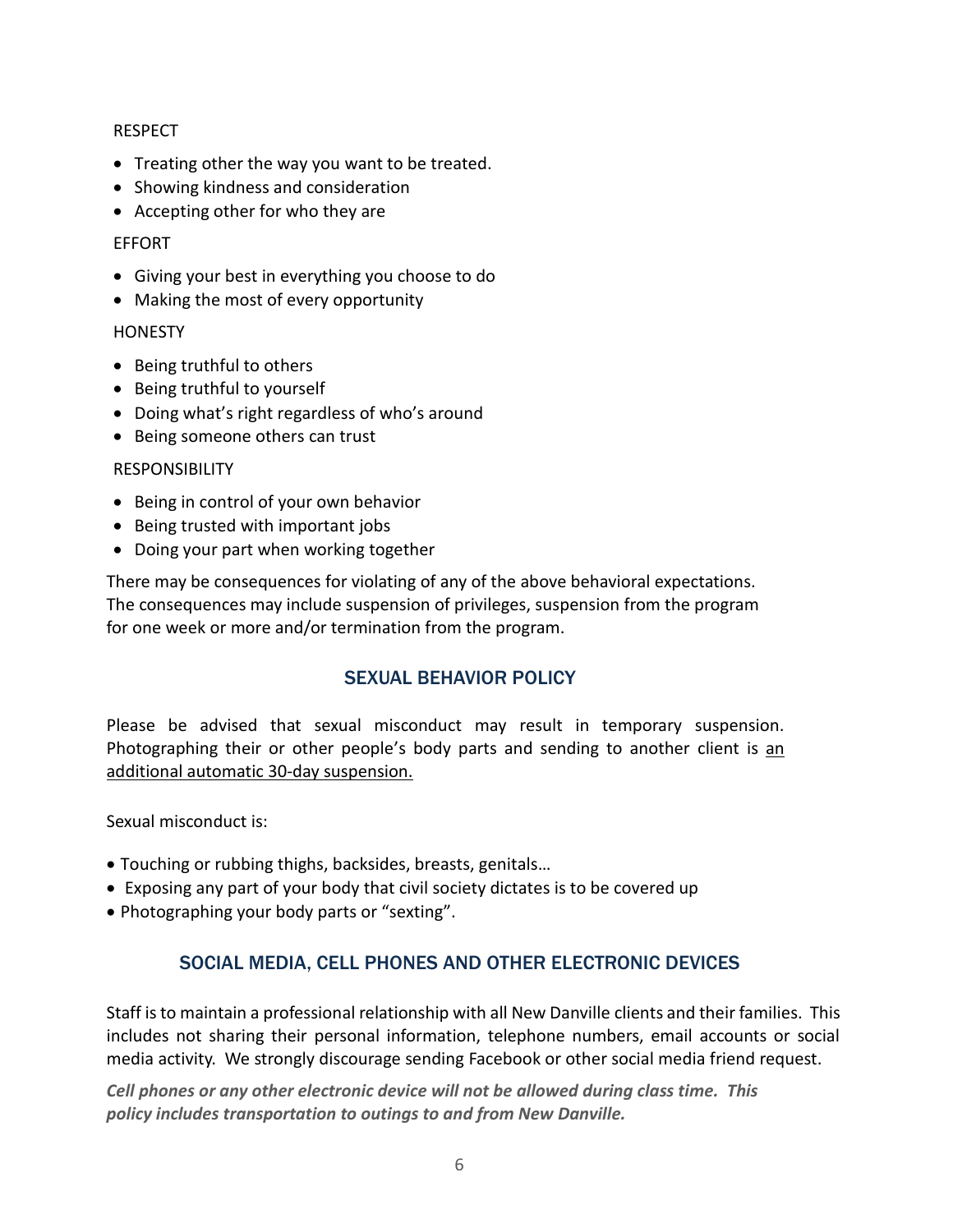Each class area will have a "cellphone basket" and all cell phones must be placed in the basket when class starts. This basket will be closely monitored by staff. At the end of the class, the instructor will remind clients to pick up their cell phone and will ensure everyone has their correct phone before walking out of class. We hope this will eliminate the issue and help our instructors have a more productive class time. Cells phones are allowed during lunch time.

## PARTICIPATION COMMITMENT AND BILLING POLICY

<span id="page-6-0"></span>New Danville is a non-profit charitable and education organization that strives to provide the highest quality of services and activities. To maintain these high standards, New Danville ensures that its staff are qualified and dedicated, that the facilities are clean and in good repair, and the vehicles and equipment are kept in good working condition. New Danville's day program is open Monday through Friday from 8 a.m. to 5 p.m., weather permitting.

To ensure that New Danville has the financial ability to provide quality services and activities, it must rely upon an enrollee's commitment to participate and pay the daily fees for the days and transportation services selected. Therefore, enrollees will be invoiced for all days they have elected to participate in day program activities and Transportation Services (if applicable) *whether or not they attend.*

## <span id="page-6-1"></span>PRIVATE-PAY BILLING FOR DAY / JOBS PROGRAM / TRANSPORTATION SERVICES

New Danville will invoice you *in advance* for day program and/or transportation services. Your monthly invoice should arrive on or before the  $1<sup>st</sup>$  of the month and is due by the  $10<sup>th</sup>$  of that month. New Danville also charges *late fees*. A late fee of \$2.50 per day (10%) will be assessed for every day an invoice has not been paid by the  $10<sup>th</sup>$  day of each month.

**Transportation late pick up fee: New Danville will assess a charge of \$1.00 for each minute after the expected pick up time. The first five minutes will not be charged. However, if you are later than five minutes, we will bill you \$1.00 per minute for the entire time we need to wait, including the first five minutes. This late fee will be due with the next billing period.**

To assist you in making timely payments, you can either:

- 1) Provide your credit card information and authorization to process monthly payments by the 10th day of each month,
- 2) Contact your bank and pre-authorize payment by the 10th day of the month through on-line banking,
	- or
- 3) Mail your personal check no later than the 10th month.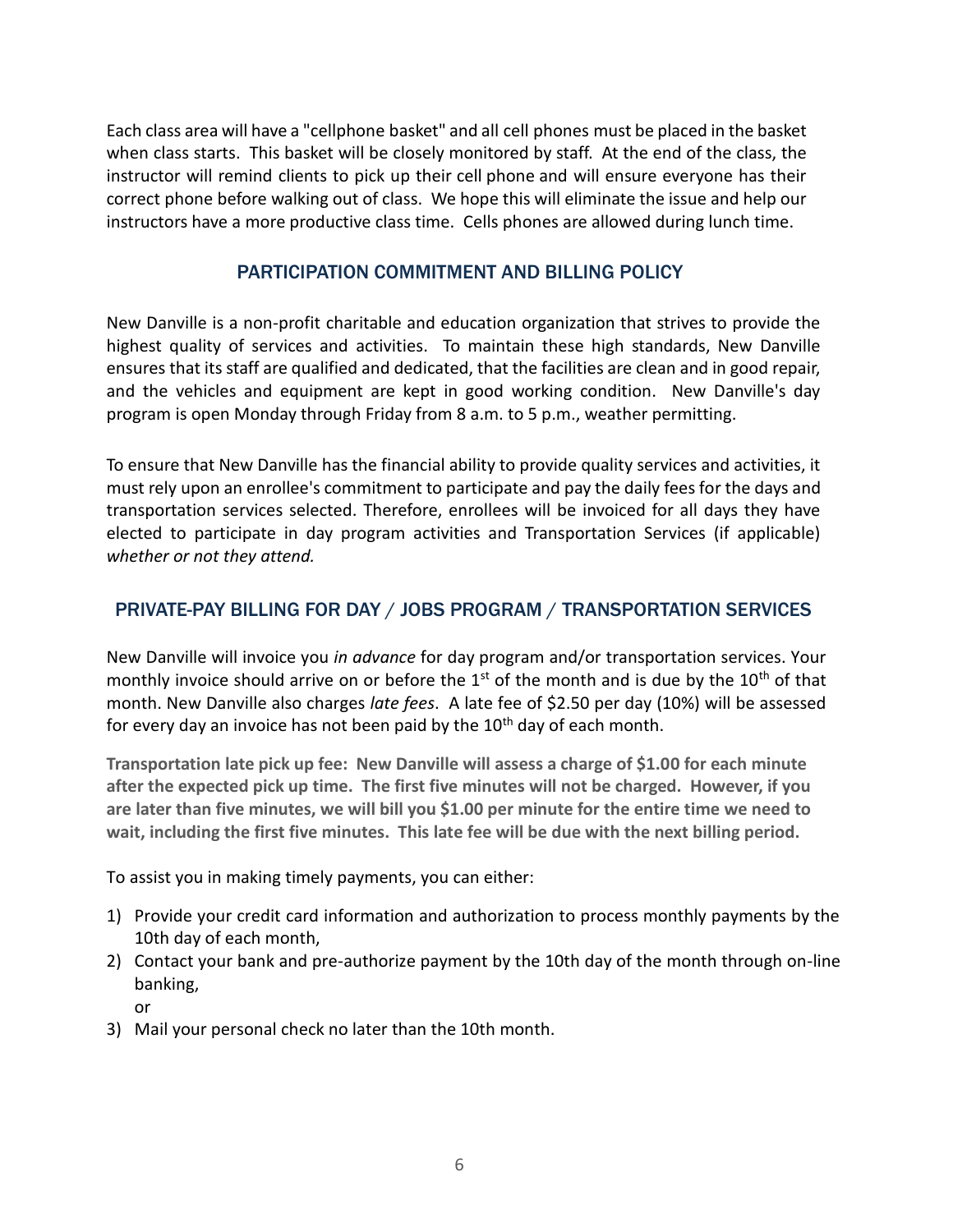## DAY/JOBS PROGRAM HOLIDAYS

<span id="page-7-0"></span>Administrative offices and the Day Program will close on the following holidays:

| Monday, February 21     | Staff In-Service Day (New Danville Closed) |
|-------------------------|--------------------------------------------|
| Monday, May 30          | <b>Memorial Day</b>                        |
| Monday, July 4          | Independence Day                           |
| Monday, September 5     | Labor Day                                  |
| Monday, October 10      | Staff In-Service Day (New Danville Closed) |
| Thursday, November 24   | Thanksgiving                               |
| Friday, November 25     | Thanksgiving                               |
| Friday, December 23     | Christmas                                  |
| Monday, December 26     | Christmas                                  |
| Friday, December 30     | New Year's                                 |
| Monday, January 2, 2023 | New Year's                                 |

All holidays can be found on our website at **[https://www.newdanville.org/holidays](about:blank)**

### DAYHAB FEES

<span id="page-7-1"></span>Day Habilitation: \$31.50 per day (Non-Medicaid Waiver enrollees) Activity Fee (Billed monthly, based on number of weekly days scheduled): 1 day- \$5.25 2 days- \$10.50 3 days- \$15.75 4 days-\$21.00 5 days-\$26.25 Culinary Class: \$7 (Billed monthly, based on number of weekly days scheduled)

Bowling: \$ 1.75 per game (2 game minimum) CASH ONLY

(New Danville does not have a set sliding scale, however, client needs are evaluated on a case-bycase basis for financial assistance with a reduced rate.)

## TRANSPORTATION INFORMATION

<span id="page-7-2"></span>Louetta **(LOU)**, Woodlands **(W)**, Creighton Rd. **(CR)**, Conroe Kroger **(CK)**,

Willis Tractor Supply **(WTS)**, Huntsville **(H)**.

Location Address and Cost per day, Round-Trip. Transportation is charged monthly, in advance.

\*\* Currently, Huntsville runs Wednesday & Thursday at 5:00 p.m. departure from New Danville. (2:00 transportation not available at this time.)

Location Address and Cost per day, Round-Trip. Transportation is charged monthly, in advance.

| LOU        | \$12.60 | <b>Starbucks</b>             | 20551 I-45, Spring, TX 77388             | NB Exit 68  | SB Exit 68         |
|------------|---------|------------------------------|------------------------------------------|-------------|--------------------|
| W          | 59.45   | <b>Starbucks</b>             | 1440 Lake Woodlands Dr, Spring, TX 77380 | NB Exit 76B | SB Exit 76         |
| <b>CR</b>  | 59.45   | <b>River Bend Station</b>    | 11133 I-45 South, Conroe, TX 77302       | NB Exit 83  | SB Exit 83         |
| <b>CK</b>  | \$6.30  | Kroger - Conroe              | 2222 Interstate 45 N, Conroe, TX 77301   | NB Exit 88  | SB Exit 88         |
| <b>WTS</b> | \$5.00  | <b>Willis Tractor Supply</b> | 1246 Interstate 45 N, Willis, TX 77318   | NB Exit 94  | SB Exit 94         |
| н          | \$9.45  | <b>Starbucks</b>             | 101 IH 45 South, Huntsville, TX 77340    | NB Exit 116 | <b>SB Exit 116</b> |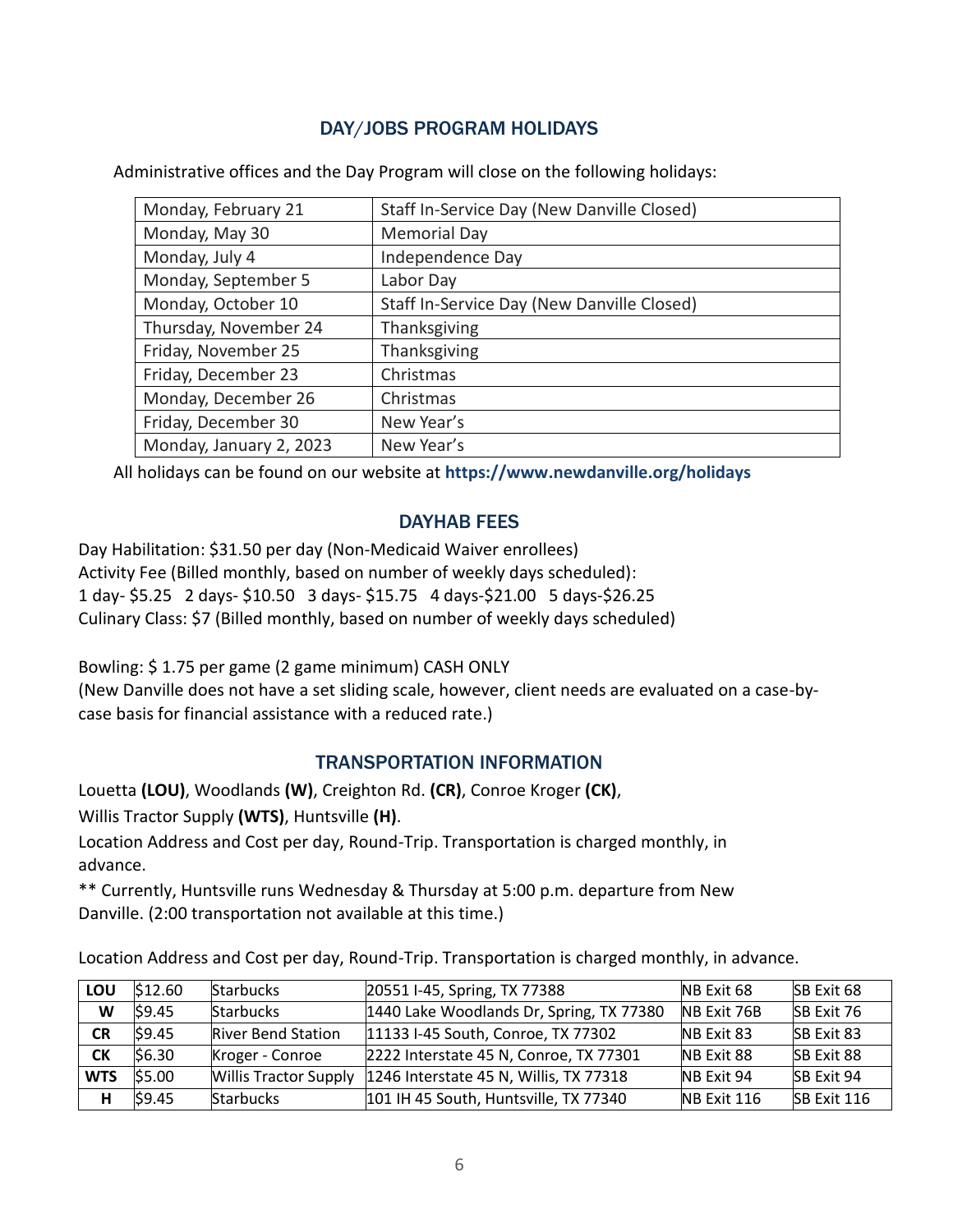#### Morning Departure Times

Buses leave promptly at posted times. Please arrive 10-15 minutes before departure time.

| 7:30 | н          | Huntsville – Starbucks 101 I45 South                         |
|------|------------|--------------------------------------------------------------|
| 7:30 | LOU        | Louetta at I-45 South - Starbucks                            |
| 8:00 | W          | Woodlands – Pinecroft Center in front of Starbucks           |
| 8:10 | CR.        | Creighton Rd at I45 North                                    |
| 8:15 | СK         | Conroe Kroger - I45 South at Loop 336 North                  |
| 8:25 | <b>WTS</b> | Willis Tractor Supply 1246 Interstate 45 N, Willis, TX 77318 |

#### Early Afternoon Arrival Times

Buses leave New Danville shortly after 2:00 PM. Arrival times can vary due to traffic conditions.

| 3:00 | LOU.       | Louetta at I-45 South - Starbucks                            |
|------|------------|--------------------------------------------------------------|
| 2:50 | W          | <b>Woodlands – Pinecroft Center in front of Starbucks</b>    |
| 2:30 | CR.        | Creighton Rd at I45 North                                    |
| 2:20 | <b>CK</b>  | Conroe Kroger - 145 South at Loop 336 North                  |
| 2:15 | <b>WTS</b> | Willis Tractor Supply 1246 Interstate 45 N, Willis, TX 77318 |
| N/A  |            | 101 IH 45 South, Huntsville, TX 77340                        |

#### Late Afternoon Arrival Times

Buses leave New Danville shortly after 5:00 PM. Arrival times can vary due to traffic conditions.

| 6:00 | LOU        | Louetta at I-45 South – Starbucks                            |
|------|------------|--------------------------------------------------------------|
| 5:45 | W          | Woodlands – Pinecroft Center in front of Starbucks           |
| 5:20 | <b>CR</b>  | Creighton Rd at I45 North                                    |
| 5:15 | СK         | Conroe Kroger - I45 South at Loop 336 North                  |
| 5:25 | <b>WTS</b> | Willis Tractor Supply 1246 Interstate 45 N, Willis, TX 77318 |
| 5:45 | н          | Starbucks 101 I45 South                                      |

## WHO TO CONTACT

<span id="page-8-0"></span>

| Transportation:      | <b>Randy Smyth, Operations Director</b><br>randy.smyth@newdanville.org or text/call (281) 536-3019 |
|----------------------|----------------------------------------------------------------------------------------------------|
| Program Coordinator: | <b>Nicole Martinez</b>                                                                             |
|                      | nicole.martinez@newdanville.org or (936) 236-6832                                                  |
| Program Manager:     | <b>Bryan Gill</b>                                                                                  |
|                      | bryan.gill@newdanville.org or (936) 534-9111                                                       |
|                      |                                                                                                    |
| Billing/Vacation:    | Jennifer Mauboules (936) 236-6830                                                                  |
|                      | jennifer.mauboules@newdanville.org                                                                 |
|                      | Lisa Prochaska, Finance Manager                                                                    |
|                      | lisa.Prochaska@newdanville.org                                                                     |
|                      |                                                                                                    |
| Attendance:          | attendance@newdanville.org or (936) 344-6200                                                       |